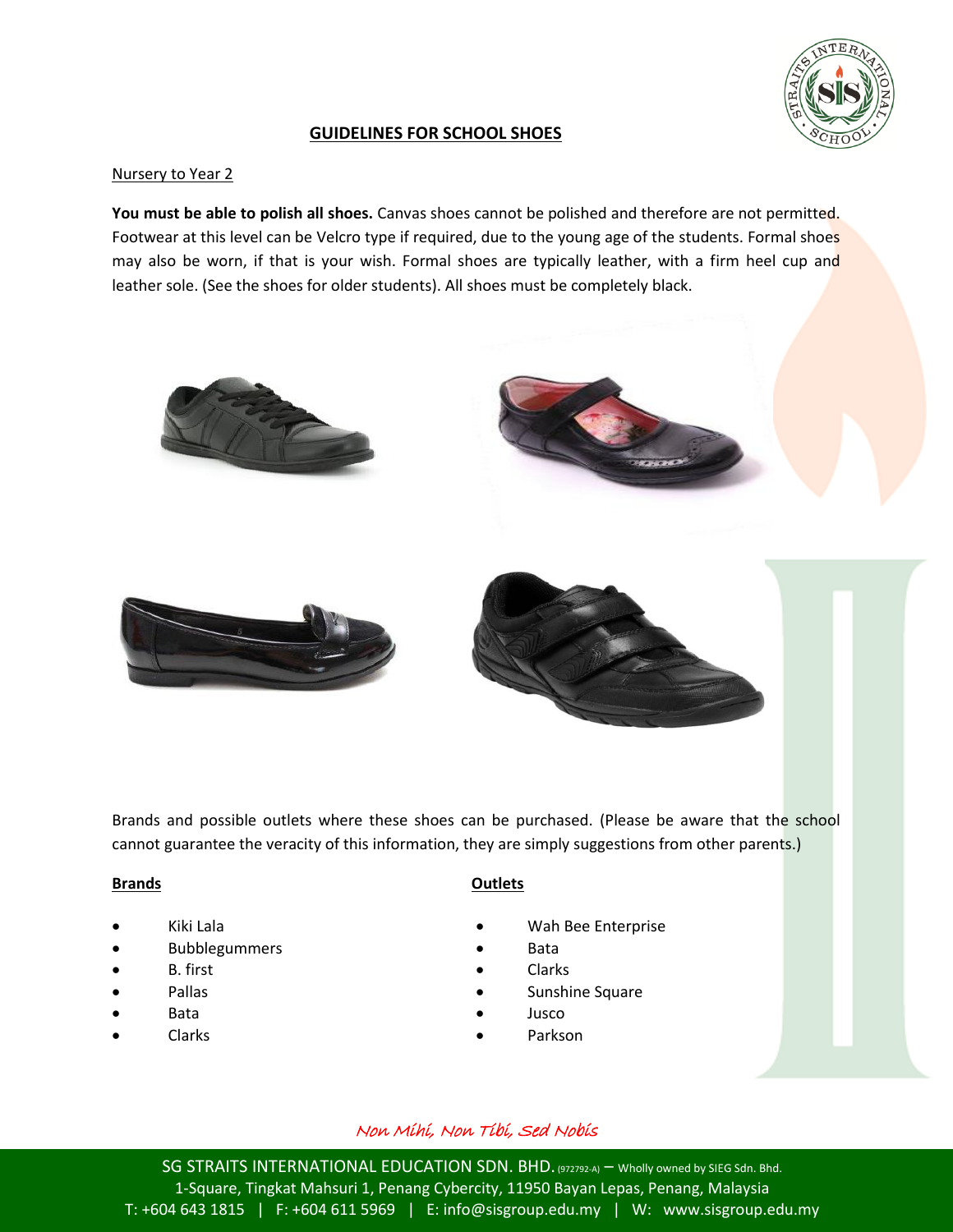

#### Year 3 to Year 11

**You must be able to polish all shoes**. Canvas shoes and sneakers are not permitted. Footwear should now become more formal. Formal shoes are typically leather, with a firm heel cup and leather sole.



Brands and possible outlets where these shoes can be purchased. (Please be aware that the school cannot guarantee the veracity of this information, they are simply suggestions from other parents.)

#### **Brands**

- B. first
- Bata
- Clarks
- **•** Hush Puppies
- Rockport
- **Scholl**

## **Outlets**

- Wah Bee Enterprise
- Bata
- Clarks
- Hush Puppies
- Rockport
- **Scholl**
- Sunshine Squares
- Jusco
- Parkson

## Non Mihi, Non Tibi, Sed Nobis